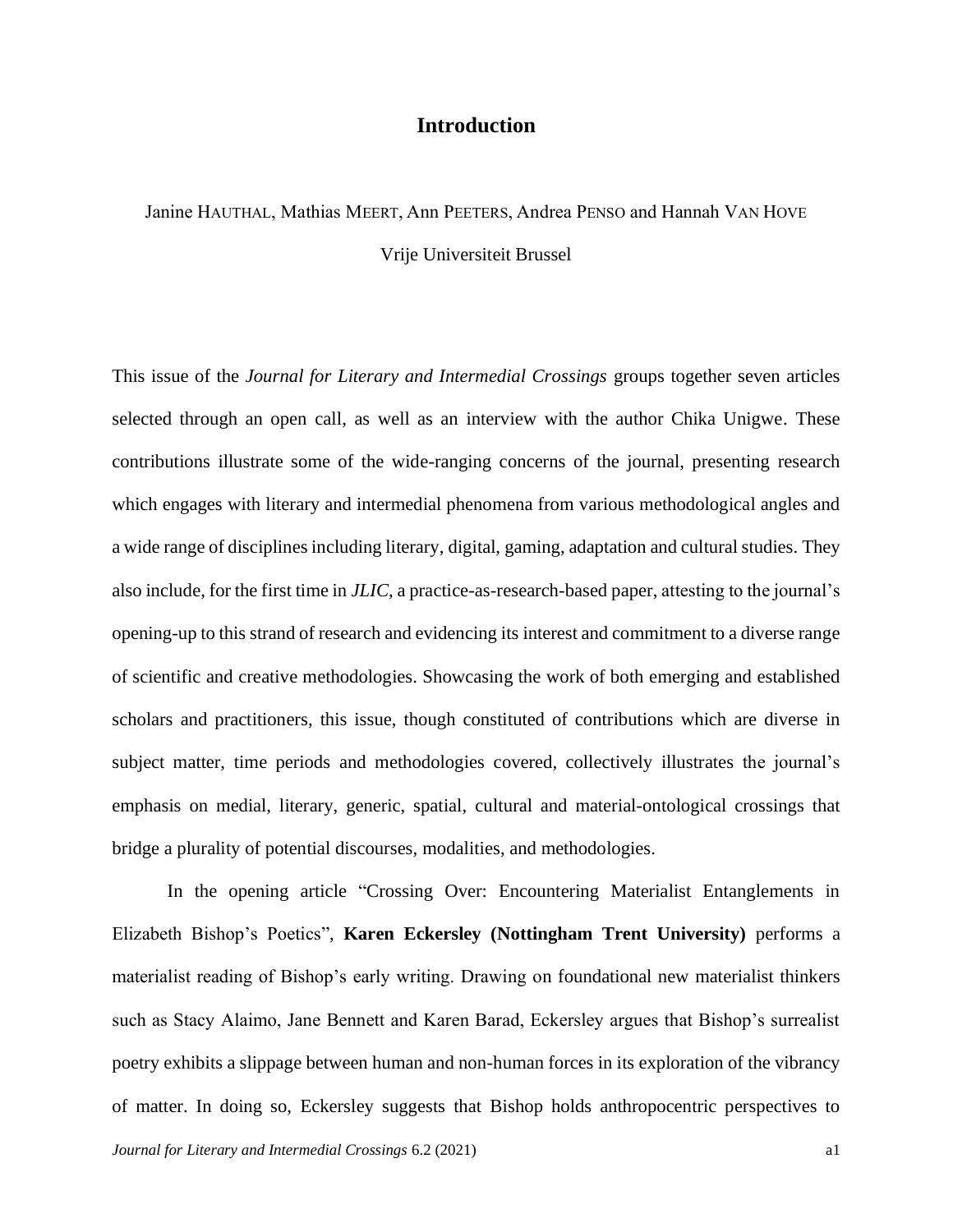account, dismantling its hierarchies by pointing to matter which is intrinsic to the composition of all ontologies, whether that be human, animal or object. Focusing in particular on Bishop's surrealist poems "The Monument" and "The Weed," the materialist reading Eckersley puts forward of these two works is theoretically underpinned by Bennett's so-called "Thing-Power" and Alaimo's "trans-corporeal" thinking. Investigating the theme of entanglement in material, human and natural encounters which these poems exhibit, Eckersley suggests that they speak to a trans-corporal mode that reveals the inter-changes and interconnections between all ontologies. Thus, "The Monument" portrays a shift from the supposed inanimate to the animate in a manner that re-evaluates human centrality and supremacy, as theorised by Bennett. In "The Weed," Bishop's description of how a human body becomes entwined with a weed, speaks to a communion of human and nature in a manner which is indicative of the porosity of all bodily boundaries, as theorised by Alaimo. Eckersley concludes that in Bishop's poetic space, the natural world is as agentive as the human speaker, entangling them in ongoing intra-actions between human and non-human ontologies in a manner that anticipates contemporary new materialist thinking.

Moving from a materialist reading of Bishop's mid-twentieth century poems to a sociocultural consideration of contemporary poetry, the second article in this issue is entitled "Jay Bernard's *Surge*: Archival Interventions in Black British Poetry" by **Sarah Lawson Welsh (York St John University)**. It considers both the politics and aesthetics of Bernard's *Surge* (2019) as a collection which addresses the social and material in- and exclusions experienced by black Britons within specific historical, social and cultural contexts, including the 1981 New Cross and 2017 Grenfell fires in London. Identifying Bernard's use of the George Padmore Institute's archive as the overarching organizing principle of *Surge*, Lawson Welsh argues that the notion of the archive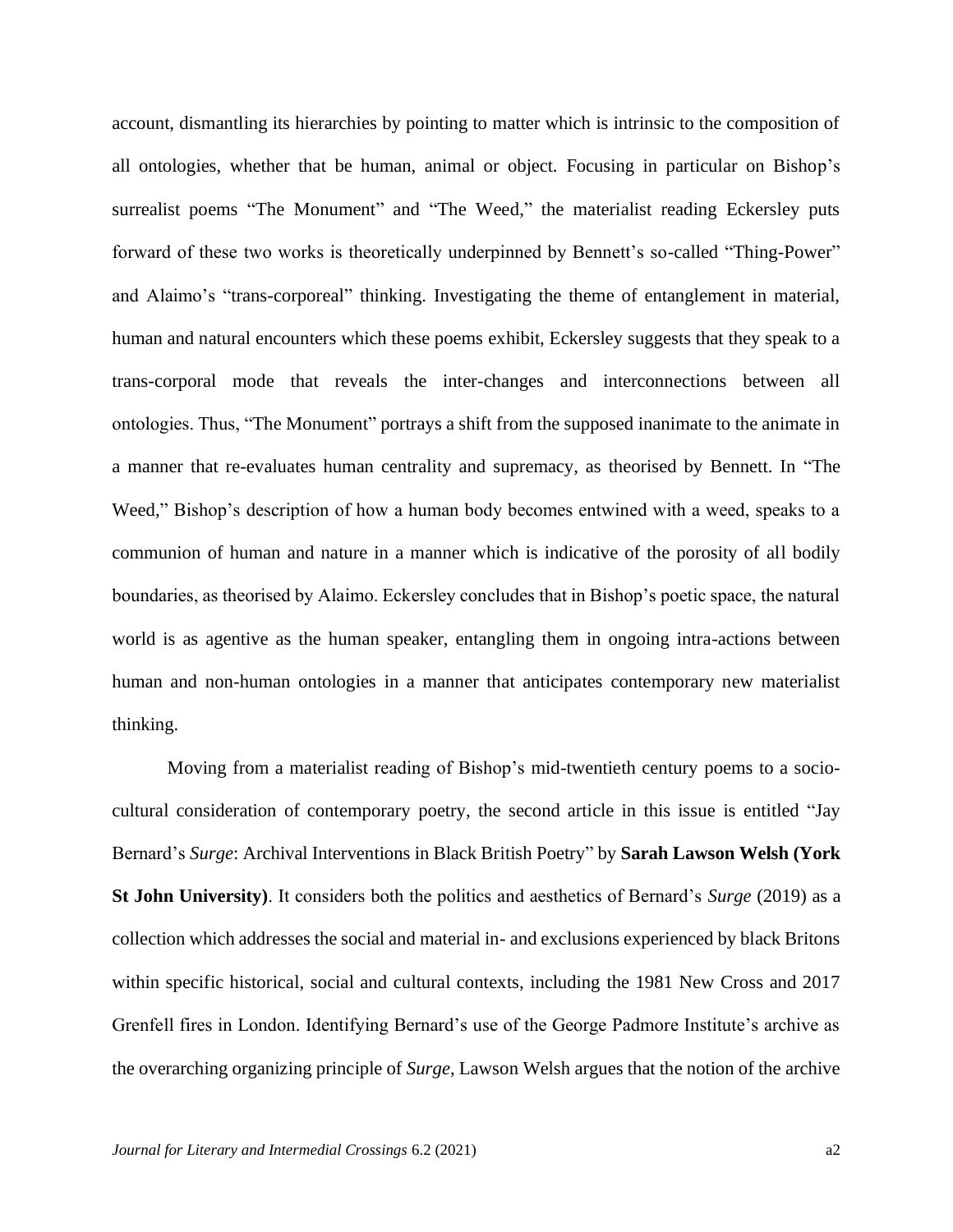is central to both its aesthetic and political project. Drawing on theoretical insights such as Jacques Derrida's concepts of "hauntology" and "archive fever," she considers the significant contribution which *Surge* makes to the formal experimentation of black British poetry alongside its more visible political project of raising unsettling questions and issues surrounding the in/visibility, forgetting and elision of key events in black British history. Exploring Bernard's hauntological use of voice in *Surge* which literally gives voice to unnamed victims of the New Cross and Grenfell fires, this article illustrates how the varied formal and aesthetic experimentation of Bernard's poetry collection queers and unsettles other kinds of discourses (including historiographic master narratives) by imaginatively re-embodying hitherto disembodied voices, enabling them to speak in the interstices between private memory and public history in affecting ways.

In her article "From Freakshow to Sitcom: Metatheatrical (Dis)Continuities in Contemporary African American Plays," **Jade Thomas (Vrije Universiteit Brussel / Research Foundation - Flanders)** continues to explore the representation of Black bodies in contemporary literature by specifically focusing on experimental African American theatre.<sup>1</sup> Thomas presents a comparative analysis of two play texts which use several metatheatrical devices, Jackie Sibblies Drury's *Fairview* (2018) and Suzan-Lori Park's *Venus* (1995). In both cases, the strategic use of metatheatre, according to Thomas, implicates the audience in the dynamics of the white gaze that influences the representation of Black bodies on stage. Relying on Joanne Tompkin's theory of postcolonial metadrama, Thomas explores the counter-discursive, allegorical and mimicking types of metatheatre that undermine the power of the white gaze. Whereas postcolonial metatheatrical strategies in Park's *Venus* implicate the audience in the reenactment of Sarah Baartman's historical display, Drury's *Fairview* explicitly questions the ineffectiveness of postcolonial self-reflexive

<sup>&</sup>lt;sup>1</sup> Jade Thomas capitalises the adjective 'Black' to refer to the shared cultural identity of Black people (see footnote 2 on p.d1), hence the editors here reflect the author's language use in the discussion of her article.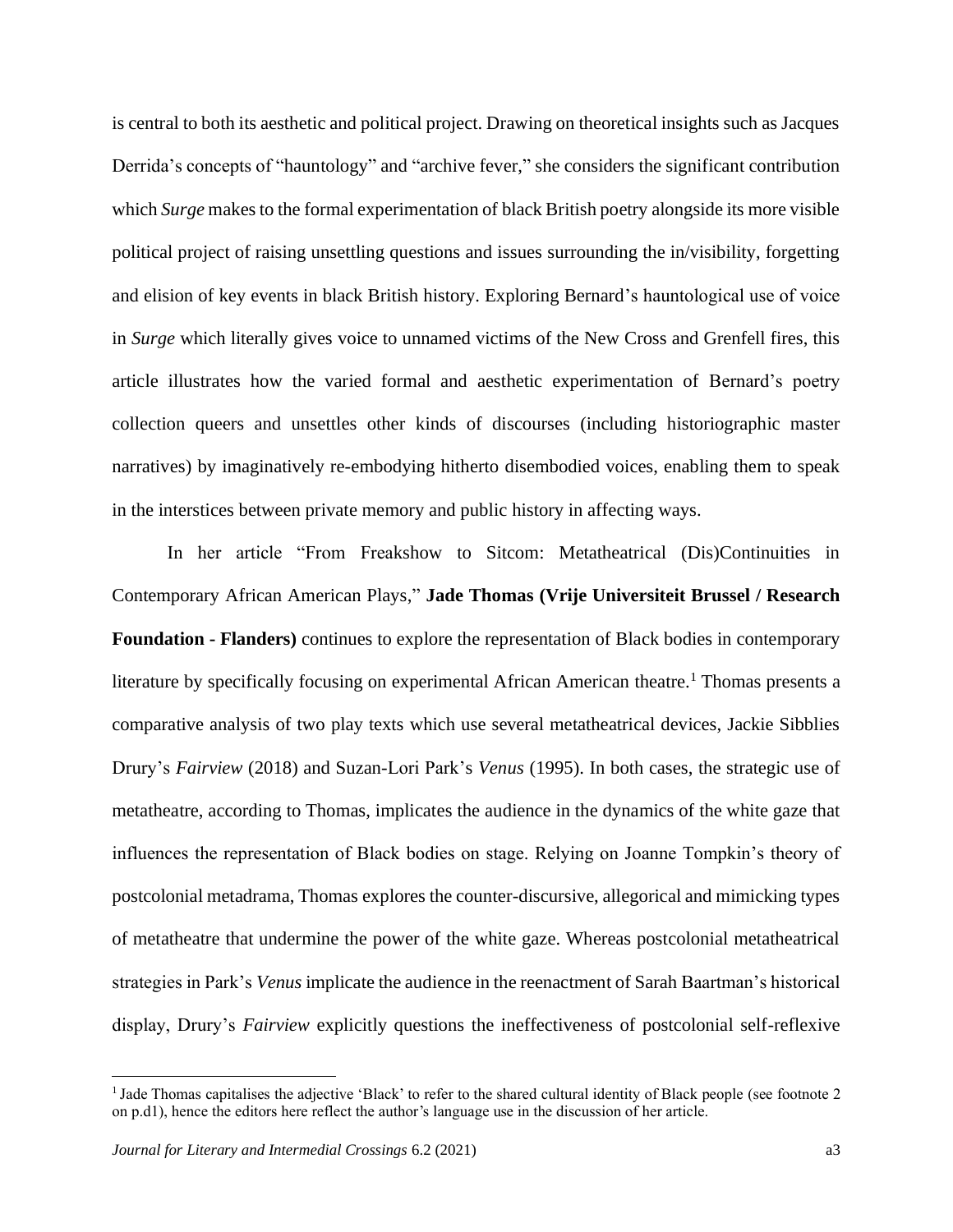strategies to rewrite the white framing of the Black body in the  $21<sup>st</sup>$  century. In a second step, Thomas argues that both plays also appropriate popular performance genres and advocates an expansion of the notion of counter-discursive metatheatre so as to include non-written artefacts and different (media) genres. Adopting an intermedial point of view, Thomas subsequently analyses how the genres of the freak show, sitcom, melodrama and minstrelsy are evoked in both plays and connects these intermedial references to the subversion of colonial discourse and the limitations of rewriting colonial history.

**Irina Stanova and Ann Peeters (Vrije Universiteit Brussel)**, in turn, tackle a phenomenon right at the centre of intermediality studies, i.e., filmic adaptations, in their article entitled "The Visual Representation of Power Relationships in the Film Adaptations of William Somerset Maugham's *The Painted Veil*." Their article focuses on three different adaptations of Somerset Maugham's early twentieth-century novel. Examining the cinematic techniques of blocking, camera angles and proxemic relations, Stanova and Peeters specifically explore the changing visualization of power dynamics between husband and wife across the adaptations. Their in-depth analysis of a key scene that recurs in all three versions culminates in the graphic representation of the protagonists' spatial and power relations. They demonstrate how each remake reflects the position of women in society at the time of production and how the changes in the *mise-en-scène* attest to the subtly growing empowerment of the female protagonist in the filmic interpretations of the novel's patriarchal structures. At the same time, the filmic *mise-en-scène* also tends to accord with the respective Hollywood aesthetic prevailing at the time of production. With actresses ranging from Greta Garbo and Eleanor Parker in the 1930s and 1950s to Naomi Watts in the 21st century, the role of Karin/Carol/Kitty starts out as a vehicle for a glamorous Hollywood star emanating mystery and melodramatic aloofness and eventually develops into the more realistic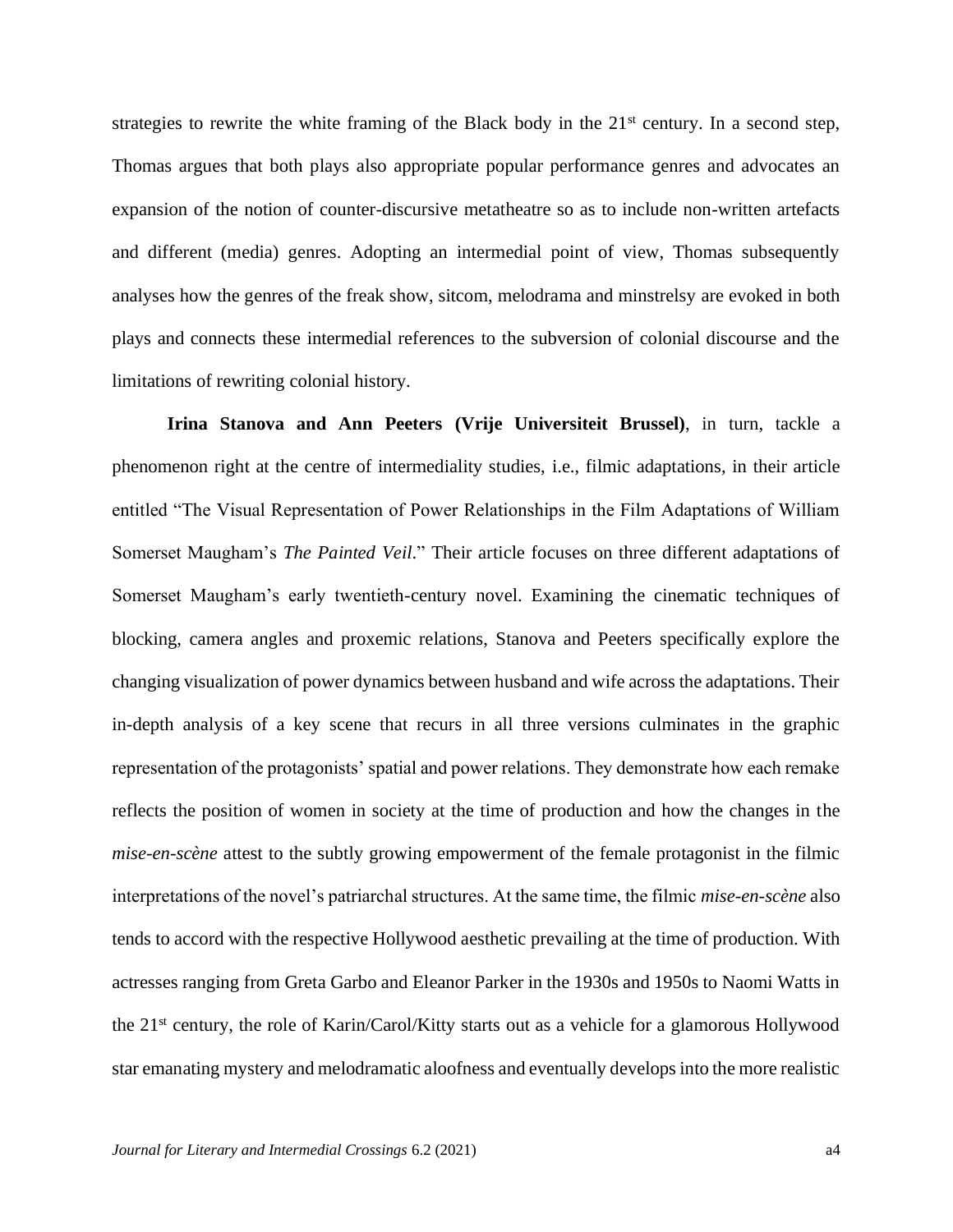and relatable portrayal of a woman entrapped in a power struggle with her husband. Accordingly, the two authors conclude that the three adaptations mirror the predominant discourses of their times concerning gender roles and use cinematic techniques such as blocking and camera angles to visualize and intensify their respective interpretation of the marriage crisis that Maugham's novel depicts.

In her article "Literary Spaces and the Aesthetics of Deprivation: Isolation and Textual Artefacts in *Dear Esther* (2012)," **Tímea Mészáros (University of Bonn)** further explores intermedial practices and methodologies by focusing on so-called walking simulators, a subgenre of adventure games that are unique in the sense that they rely mainly on exploration and environmental storytelling techniques in their gameplay. Walking simulators enable literary meaning creation and include games that combine these exploratory elements with themes and devices adopted from literature. As Mészáros observes, "literary walking simulators strive for a delicate balance in expression between intermediality and a literary foundation, assuring that while the experience of the game is multifaceted, the text and the story always gleam through the superimposed layers of various modalities" (f20). According to the author, the novelty of literary walking simulators as a genre must be reconnected to their focus on the game text and to the observation and interpretation of the fictional world through an absence of characters and a scarcity of typical game mechanics. After providing an outline of the walking simulator genre and a brief overview of existing theories of literariness in computer games, the author illustrates how these hybrids, situated at an intersection of electronic literature and games, operate with literary elements which serve as a basis for their multimodal narration. The article focuses on a specific case study, *Dear Esther* (The Chinese Room, 2012), considered the first walking simulator. By analysing the experiential qualities of the game, Mészáros argues that literary devices, themes, and symbolism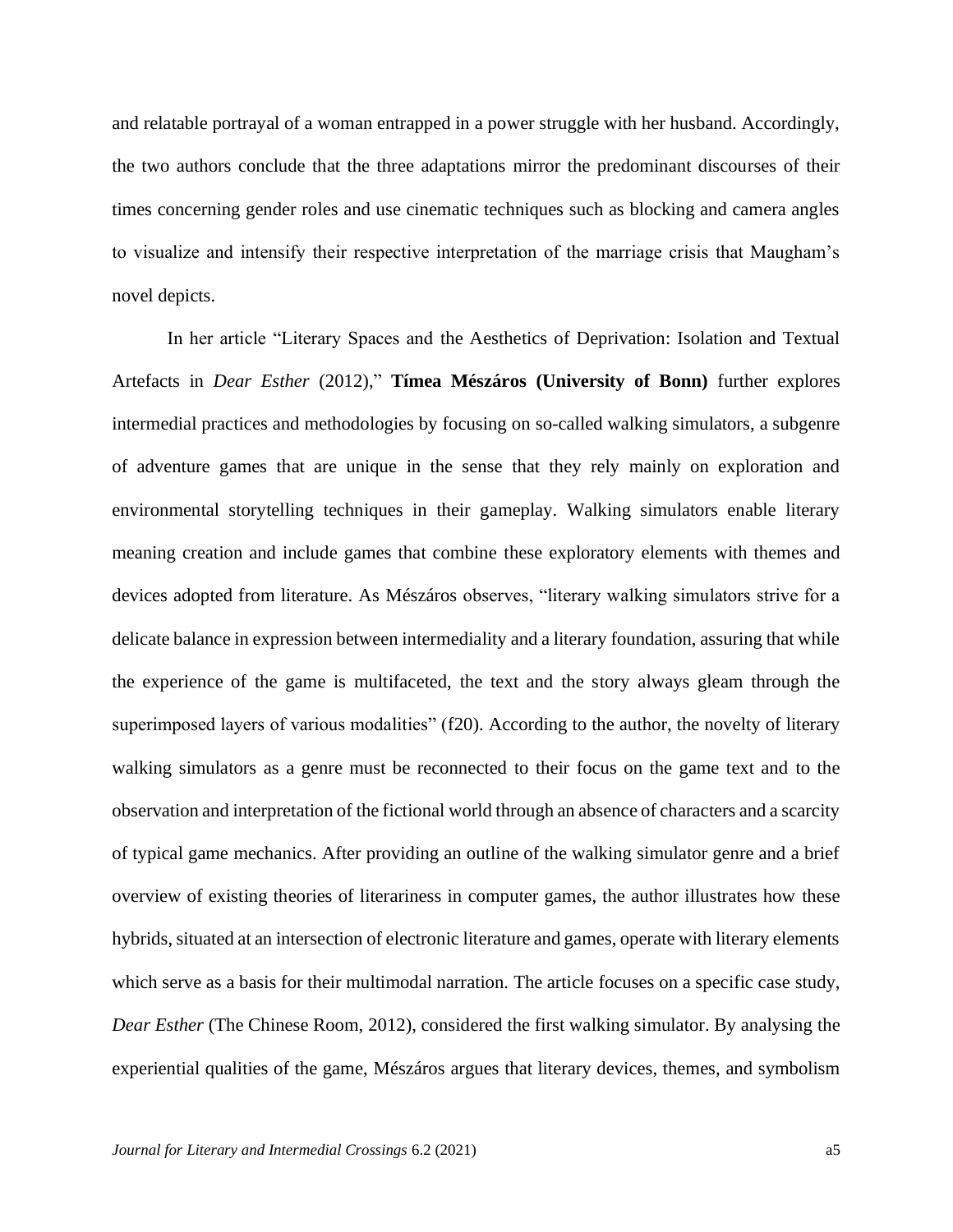define the literary walking simulator's meaning construction. To this end, the themes of isolation and absence as well as the use of ellipses are examined along with the aesthetic element of textual artifacts as a proxy for absent character interactions. Ultimately, this article suggests that the textual core of these games simultaneously has a spatio-temporal presence and a literary function. The implications of this crossover between digital games and literature are discussed with the help of perspectives adopted from literary studies, aesthetic theory, game studies, and phenomenology.

In her article "'What's on your mind?' – A Literary Dialogue with the Machine-Computer," **Alexandra Saemmer (University of Paris 8)** is similarly interested in interrelationships between digital media, computers and electronic literature. Her article examines the poetics of digital literature created in dialogue with a human author and a machine computer. Relying on a materialist approach which pays careful attention to the conditions of the production and employment of digital literary texts, Saemmer performs a techno-semiotic analysis of works created by Annie Abrahams, Jean-Pierre Balpe and by herself. She draws attention to the fact that software tools are not neutral intermediaries; instead, they embody the viewpoints of their owners and engineers. Authors of digital literature who employ these tools are often concerned with highlighting this aspect of the media they work in, exploring tensions of multiple, often conflicting voices in an attempt to deconstruct the systems they work in. Focusing on the notions of "architext" (coined by Yves Jeanneret and Emmanuel Souchier as the highly structured writing interface of tools and platforms) and "computext" – defined by Saemmer as the idea that the machine anticipates the very production of media content, and sometimes even writes instead of the author (as in predictive text generators) – her article investigates the various interplays between digital platforms, authorial voice and audience. In doing so, Saemmer locates the poetics of digital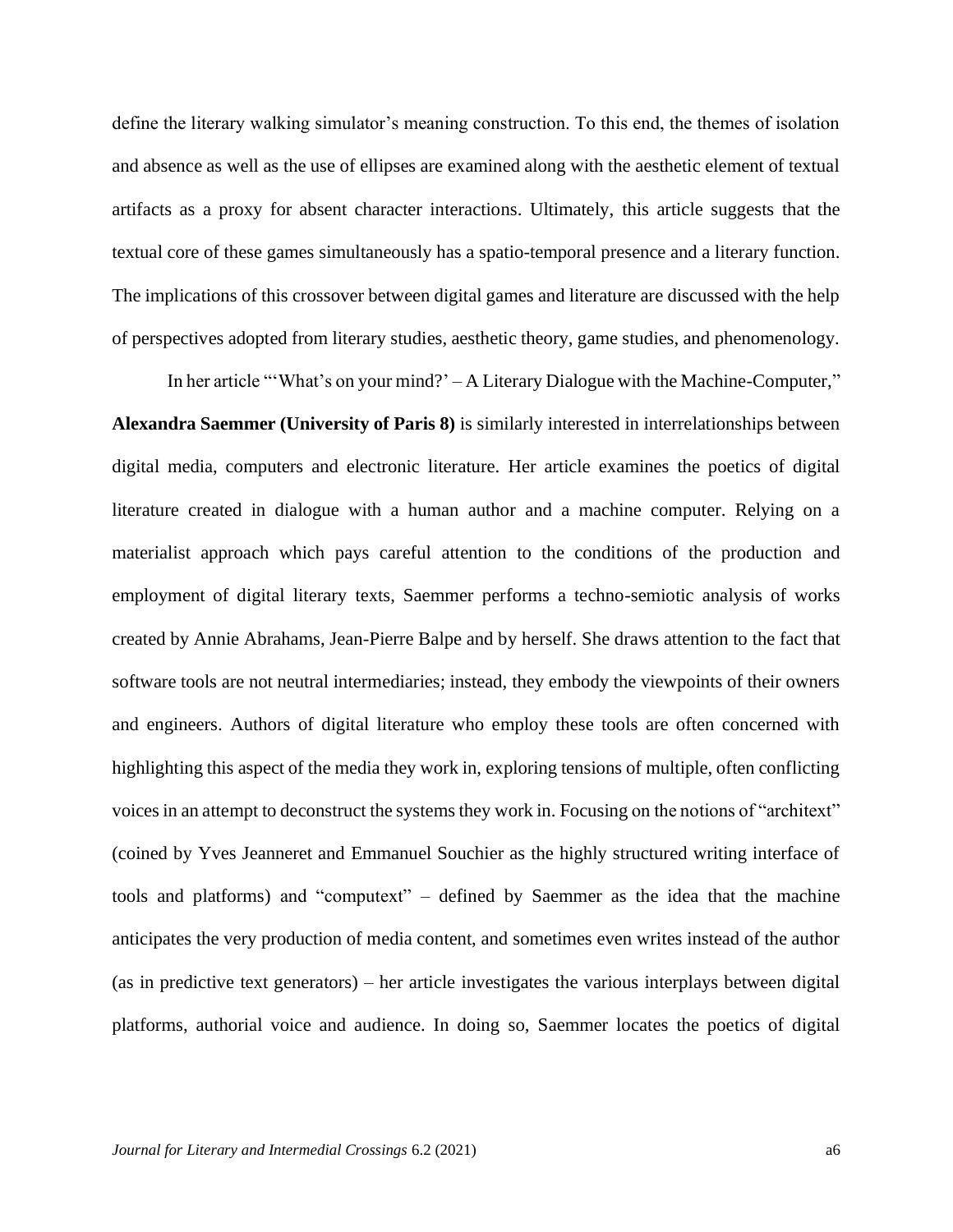literature in the dialogical process that occurs between the human and the machine, rather than in the result produced.

The contribution by **Camille Intson (University of Toronto)**, the first practice-as-research based paper published in *JLIC* so far, complements the preceding articles by presenting very timely insights into the experience of both the digital writer and reader/participant. Drawing on psychological concepts of intimacy and materialist philosophies, Intson's article starts out by defining intimacy as voluntary acts of self-disclosure, consent-based exchanges, and shared understanding. She then posits that human-to-object-interactions too can be seen as sites of intimacy. Yet, while intimacy in human-to-human interactions is largely founded on physical touch, gesture, and copresence, Intson conceptualizes *digital* intimacy as a transmedial practice that is experienced by and through assemblages of physical and digital, of human and nonhuman matter. Aimed at understanding intimacy in a virtual environment where physical touch is impossible, the main part of the article discusses and reflects on Intson's own digital work, entitled *[betweenspace](http://betweenspace2020.co.uk/)* (2020). Created during the still ongoing global Corona pandemic at a time when physical contact became unfeasible, the work consists of an interactive website that Intson modelled on the garden flat in Kilburn, London, where she lived at the time. Combining text, image, video, and hyperlinks, *betweenspace* afforded digital intimacy in the space of contemplation and self-reflection that the website provided for participants. Moreover, intimacy was experienced when participants interacted with the digital interface that Intson modelled on the human body, simulating the physical experience of moving through the domestic space of the flat. However, by voicing the artist's disappointment about the lack of reciprocity, Intson's article importantly also critically attends to the limits of digital intimacy relating to the dispersal of self across technologies and to its inherently isolating effects.